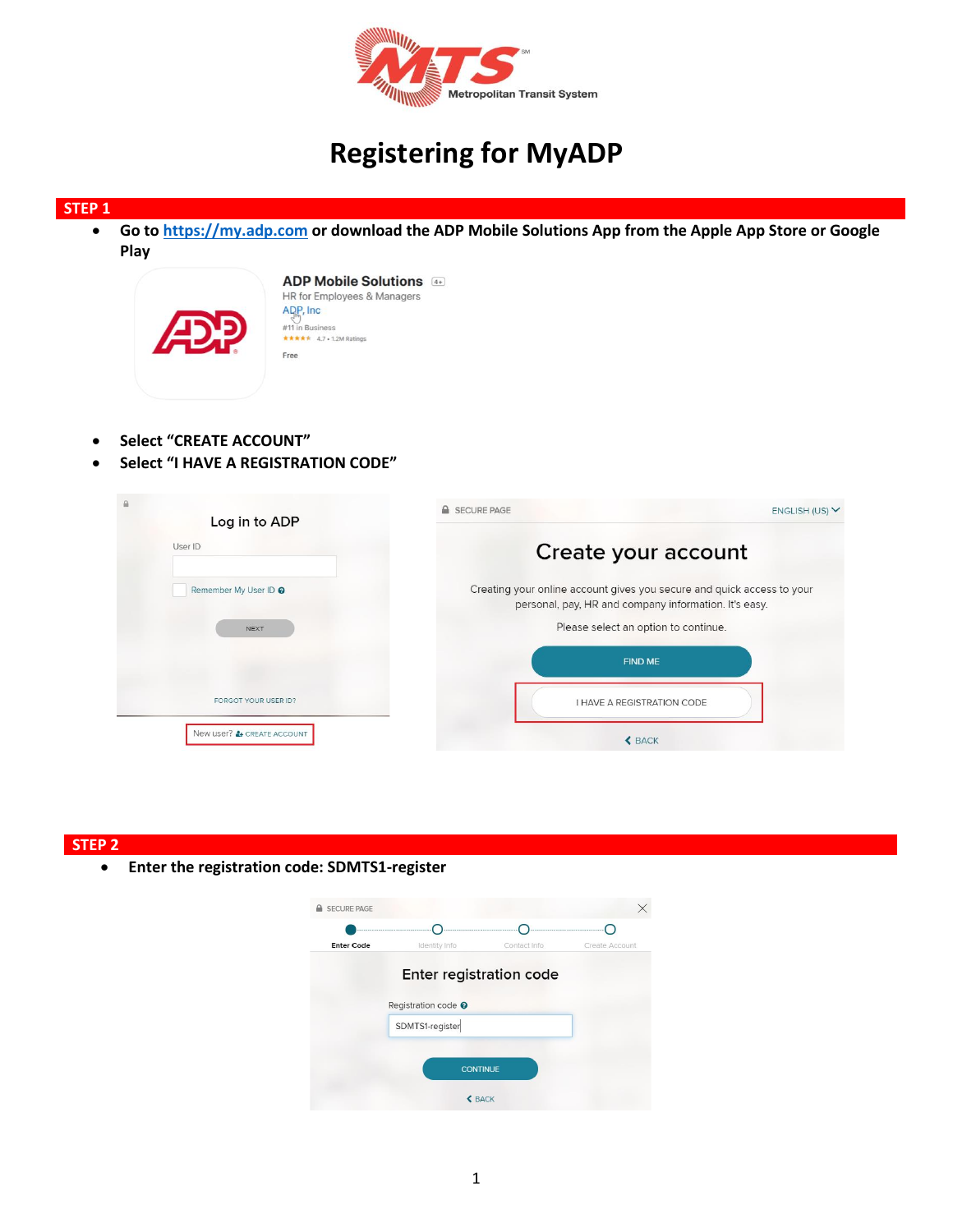

#### **STEP 3**

- **Enter your "First name", "Last name", "Last 4 Digits of SSN, EIN or ITIN", and "Birth month and day"**
- **Select "CONTINUE"**

| Enter Code | <b>Identity Info</b>                                                                                                |                   | Contact Info | Create Account |
|------------|---------------------------------------------------------------------------------------------------------------------|-------------------|--------------|----------------|
|            |                                                                                                                     | Let's get started |              |                |
|            | First, we'll need your information so that we can create your<br>account with San Diego Metropolitan Transit System |                   |              |                |
|            | First name $*$ $\boldsymbol{\Omega}$                                                                                |                   |              |                |
|            |                                                                                                                     |                   |              |                |
|            | Last name $\bullet$ $\bullet$                                                                                       |                   |              |                |
|            |                                                                                                                     |                   |              |                |
|            | Last 4 Digits of SSN, EIN, or ITIN * @                                                                              |                   |              |                |
|            |                                                                                                                     |                   |              | ₽              |
|            | Birth month and day *                                                                                               |                   |              |                |
|            | Month                                                                                                               | Day               |              |                |

# **Step 4**

- **Enter the contact details that you most frequntly use as your Primary Contact Information.**
- **Use the dropdown menus to indicate the type of email address / phone number you are entering.**
- **Enter your most frequently used email address and phone number.**
- **Select "YES" or "NO" if you would like to receive text messages regarding your ADP account.**

| Enter Code                             | Identity Info | <b>Contact Info</b>                                                                                                                                                     | Create Account |
|----------------------------------------|---------------|-------------------------------------------------------------------------------------------------------------------------------------------------------------------------|----------------|
|                                        |               | Help us protect your account                                                                                                                                            |                |
|                                        |               | Primary Contact Information Enter a frequently used email and phone number to<br>receive a verification code to confirm your identity and/or recover your account login |                |
|                                        |               |                                                                                                                                                                         |                |
| information, when needed.              |               |                                                                                                                                                                         |                |
| Email*                                 |               |                                                                                                                                                                         |                |
| Work                                   |               |                                                                                                                                                                         |                |
|                                        |               |                                                                                                                                                                         |                |
| Phone <sup>-</sup><br>Personal, Mobile | mill +        |                                                                                                                                                                         |                |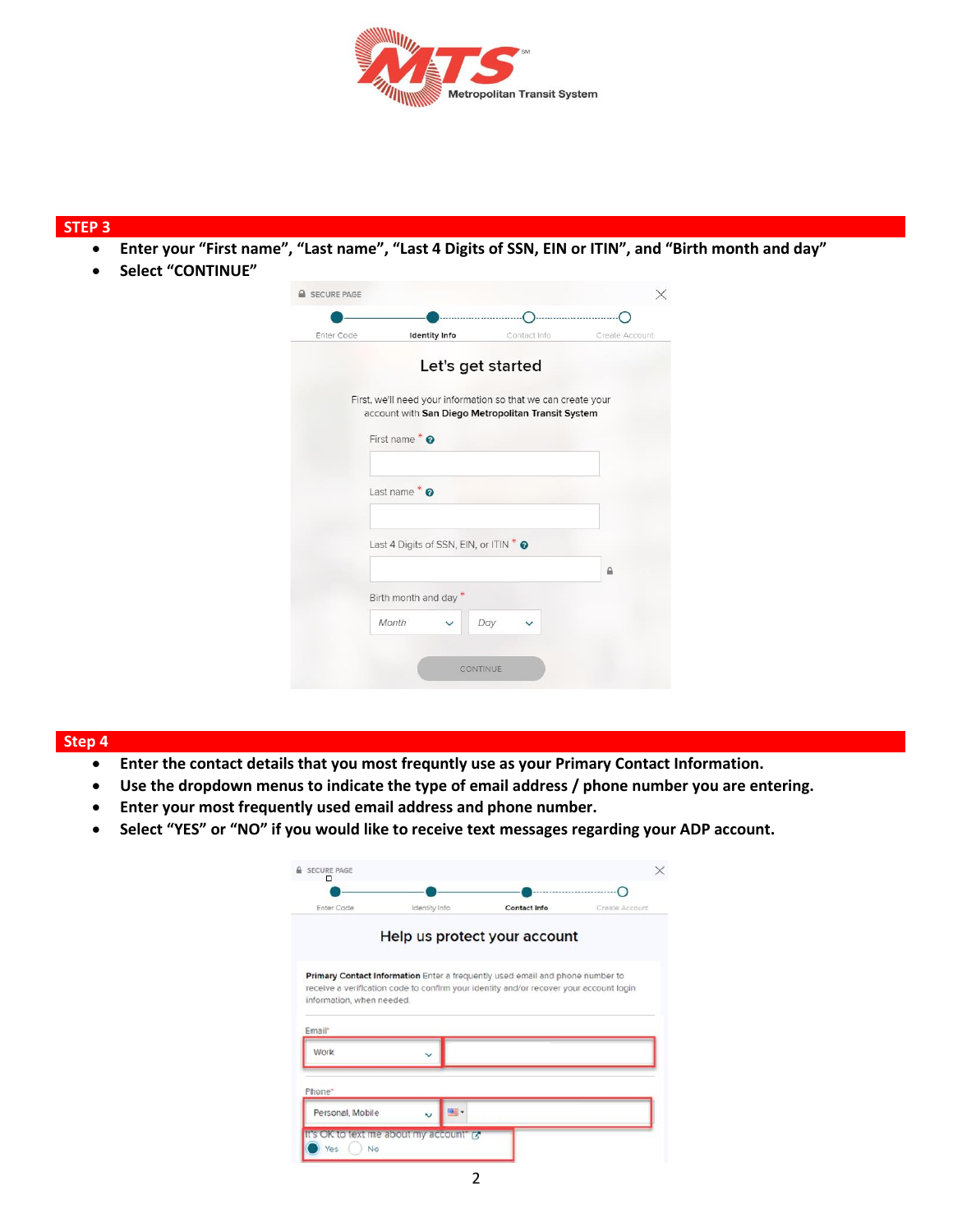

## **Step 5**

- **Enter a "User ID"**
- **Enter a "Password" and "Confirm password"**
- **Ensure your password is not easy to guess.**
- **Review the Employee Access Terms and Conditions and check the box that says "I have read and agree to the Employee Access Terms and Conditions."**
- **Select "CREATE YOUR ACCOUNT".**

| Enter Code  | <b>Identity</b> Info                                                                  | Contact Info                       | <b>Create Account</b> |
|-------------|---------------------------------------------------------------------------------------|------------------------------------|-----------------------|
|             | One more step,                                                                        |                                    |                       |
|             | Let's set up the login information for your account with San Diego                    | <b>Metropolitan Transit System</b> |                       |
| User ID * O |                                                                                       |                                    |                       |
|             |                                                                                       |                                    | 0                     |
|             | Password (case sensitive) *                                                           |                                    |                       |
|             |                                                                                       |                                    |                       |
|             |                                                                                       |                                    |                       |
|             |                                                                                       |                                    |                       |
|             | Confirm password (case sensitive)                                                     |                                    |                       |
|             |                                                                                       |                                    | ◎                     |
|             |                                                                                       |                                    |                       |
|             |                                                                                       |                                    |                       |
| Conditions. |                                                                                       |                                    |                       |
| ✓           | Accept Terms and Conditions<br>I have read and agree to the Employee Access Terms and |                                    |                       |

## **Step 6**

- **Your account has been created!**
- **Select "MyADP"**

| Account created! Please sign in.<br>User ID:            |  |
|---------------------------------------------------------|--|
| Now sign into access and manage your accounts.<br>MyADP |  |
|                                                         |  |
| ADP Vantage HCM                                         |  |
| Self Service                                            |  |
| ADP Talent Management Solution                          |  |
| e19                                                     |  |
| ADP Recruiting                                          |  |